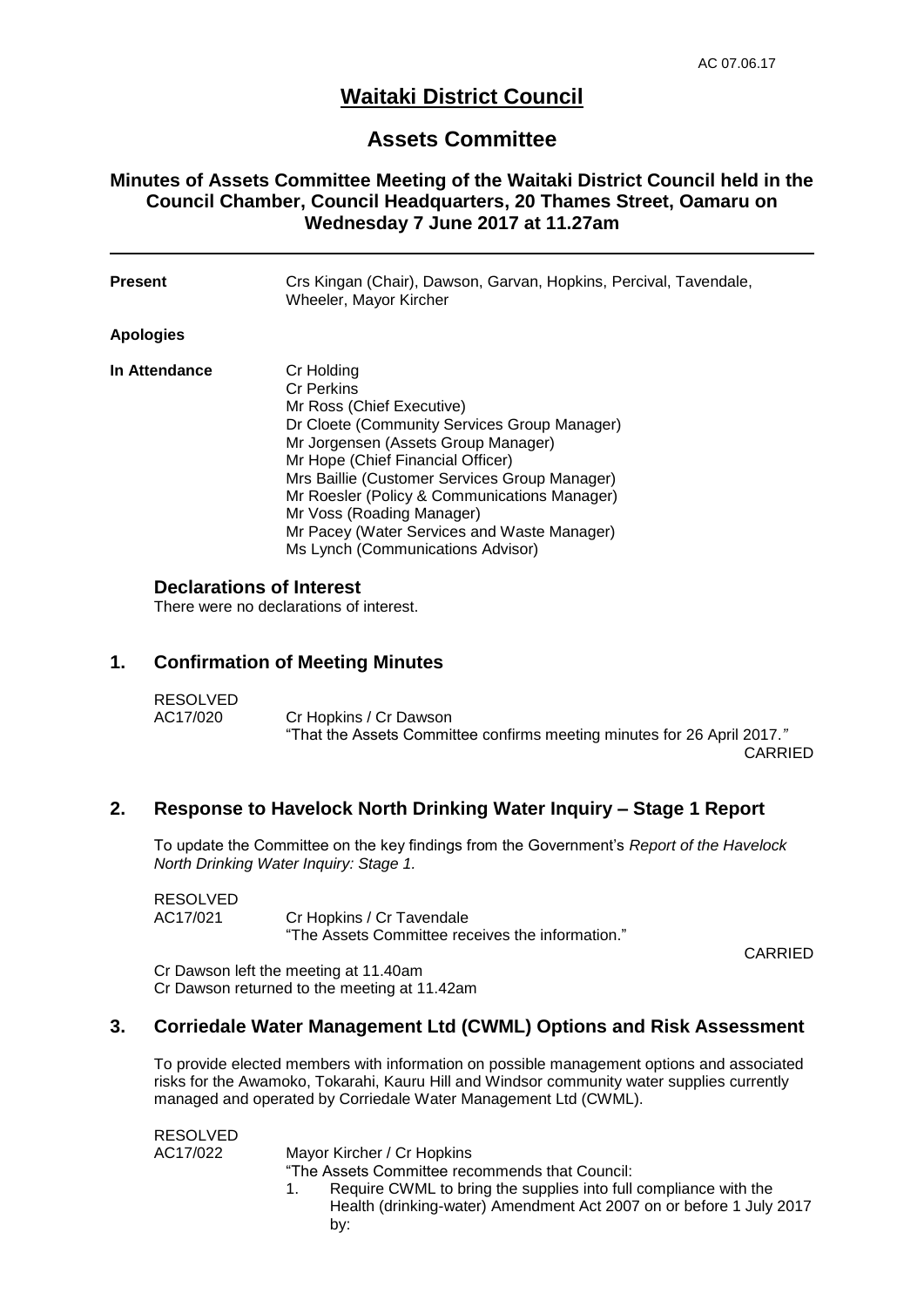- a. Obtaining certification from a qualified person of the correct operation of the existing liquid chlorination systems for the four supplies;
- b. Installing gas chlorination systems at the four supplies should certification of the existing liquid chlorination systems not be possible.
- c. Achieving a FAC (free available chlorine) of 0.6 or greater at the treatment plants of all supplies at all times.
- 2. Extend operational management of the four supplies by CWML for a period of five years providing Council is satisfied by 1 July 2017 that all immediate Public Health risks are addressed including the requirements of recommendation one.
- 3. Require CWML to gain approved Water Safety Plans for each of the four supplies no later than 31 December 2017.
- 4. Require that all Water Safety Plans include an upgrading pathway as is necessary to ensure each supply meets the requirements of the Drinking-water Standards for New Zealand.
- 5. Require CWML to undertake such upgrading as is necessary to meet the requirements of the Drinking-water Standards for New Zealand no later than 30 June 2022.
- 6. Require CWML to continue to address the identified MoU compliance short-comings no later than 1 July 2018.
- 7. At the completion of the five year period the operation of CWML be reviewed and that Council decide whether to continue with CWML or return to Council, or that CWML would seek a transfer of ownership of some or all the supplies.
- 8. Officers develop a performance monitoring plan, in consultation with Corriedale Water, with designated intervention points and contingencies should performance not be achieved by CWML.
- 9. Should any breach of the stated measures occur, Council staff will immediately work with CWML to rectify the matter."

CARRIED

Meeting adjourned at 12.15pm and reconvened at 1.00pm.

#### **4. Consultation Plan for Draft Roading Business Case**

To consult on the draft Roading Business Case that is to be submitted to the Otago/Southland Regional Land Transport Plan on 31 August 2017.

RESOLVED

AC17/023 Cr Tavendale / Cr Hopkins

- "The Assets Committee recommends that Council:
- 1. Approve the Consultation Plan for the draft Roading Business Case and that the communication plan be approved by Communication Portfolio councillors."

CARRIED

#### **5. Access to Metal Supplies**

Waitaki District council directly owns and controls the supply of road maintenance aggregates to ensure continuity and affordability of supply.

RESOLVED

AC17/024 Mayor Kircher / Cr Dawson "The Assets Committee recommends that Council proceeds with planning towards securing metal supply assets for the purpose of road maintenance and renewals."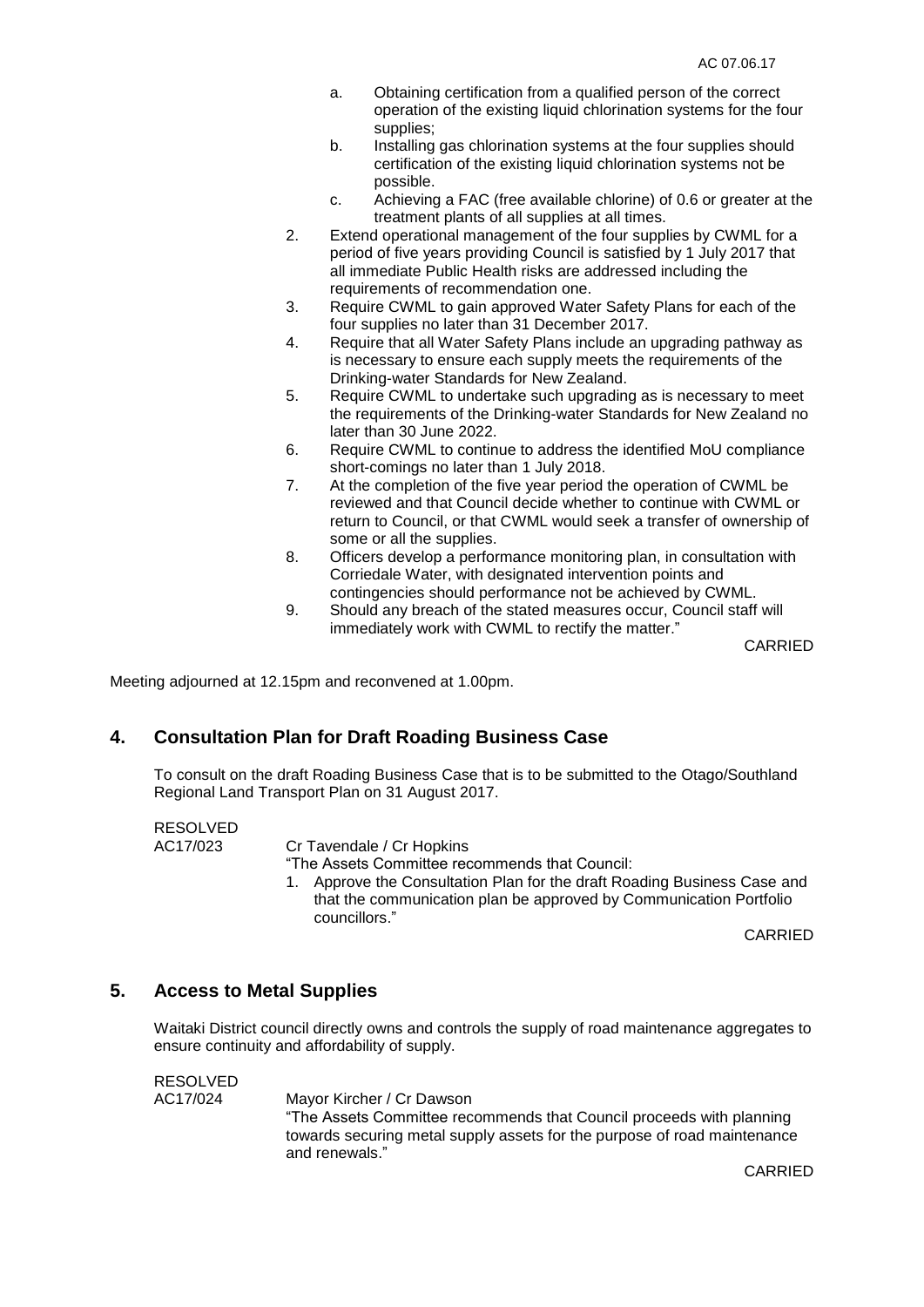## **6. Severn Street Wall: Reconstruction**

To remedy instability of the wall sections above Severn Street and provide options for consideration to achieve best amenity and cost value as outlined and discussed in a workshop on 22 March 2017 and report to the Assets Committee on 26 April 2017.

RESOLVED

AC17/025 Cr Hopkins / Cr Wheeler

"The Assets Committee recommends that Council:

1. Approves the removal of top layer or layers of stone and the associated landscaping in stages and to a height that minimises the risk of toppling and that Officers seek feedback from Oamaru Councillors on the work." CARRIED

Cr Garvan declared a conflict of interest and did not take part in the debate and did not vote.

#### **7. Tenby Street Safety Improvements**

To inform the Assets Committee of the focus on improving general traffic safety for those using Tenby Street as the access to the features and attractions within Moeraki Peninsula as part of our Minor Improvements Programme for years 2018-2021.

| <b>RESOLVED</b> |                                                  |
|-----------------|--------------------------------------------------|
| AC17/026        | Cr Kingan / Mayor Kircher                        |
|                 | "The Assets Committee receives the information." |

CARRIED

#### **8. Oamaru: Christmas Tree Options**

To confirm Council's commitment to providing a Christmas tree for the community enjoyment in Oamaru for future years.

#### RESOLVED

AC17/027 Mayor Kircher / Cr Kingan

- "The Assets Committee recommends that Council:
- 1. Purchases an artificial Christmas tree for Oamaru with a budget of up to \$20k from the Oamaru business reserve."

LOST

#### **9. Waitaki Resource Recovery Trust (WRRT) Quarterly Report**

To provide the Assets Committee with the Waitaki Resource Recovery Trust Ltd quarterly report for the period ending 31 March 2017.

| <b>RESOLVED</b> |                                                 |
|-----------------|-------------------------------------------------|
| AC17/28         | Cr Dawson / Cr Hopkins                          |
|                 | "The Assets Committee receive the information." |

CARRIED

#### **10. Assets Group Activity Report**

The purpose of this memorandum is to inform the Assets Committee about the activities of the Assets Group.

| RESOLVED |                                                  |
|----------|--------------------------------------------------|
| AC17/29  | Cr Tavendale / Cr Wheeler                        |
|          | "The Assets Committee receives the information." |